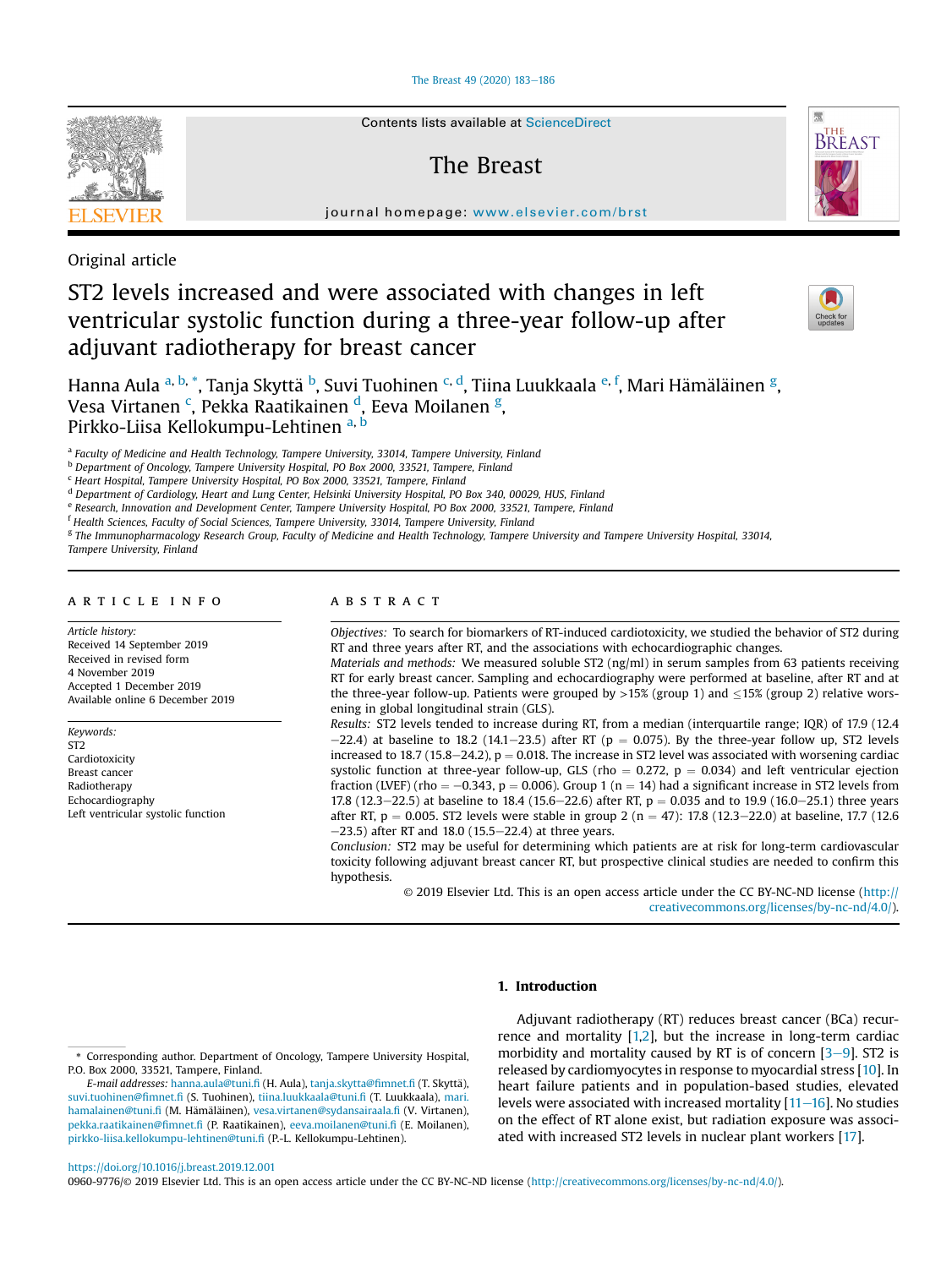| <b>Abbreviations</b> |                                          |  |  |  |  |  |
|----------------------|------------------------------------------|--|--|--|--|--|
| ACE                  | angiotensin converting enzyme inhibitor  |  |  |  |  |  |
| AI                   | aromatase inhibitor                      |  |  |  |  |  |
| ARB                  | angiotensin II receptor blocker          |  |  |  |  |  |
| ASA                  | acetylsalicylic acid                     |  |  |  |  |  |
| <b>BCa</b>           | breast cancer                            |  |  |  |  |  |
| BMI                  | body mass index                          |  |  |  |  |  |
| CAD                  | coronary artery disease                  |  |  |  |  |  |
| <b>DCIS</b>          | ductal carcinoma in situ                 |  |  |  |  |  |
| <b>GLS</b>           | global longitudinal strain               |  |  |  |  |  |
| <b>IOR</b>           | interquartile range                      |  |  |  |  |  |
| LAD                  | left anterior descending coronary artery |  |  |  |  |  |
| proBNP               | N-terminal pro-brain natriuretic peptide |  |  |  |  |  |
| Md                   | median                                   |  |  |  |  |  |
| RT                   | radiotherapy                             |  |  |  |  |  |
| LV                   | left ventricle                           |  |  |  |  |  |
| <b>LVEF</b>          | left ventricular ejection fraction       |  |  |  |  |  |
| RV                   | right ventricle                          |  |  |  |  |  |
|                      |                                          |  |  |  |  |  |

To identify predictive markers for the detection of adjuvant RTinduced changes in left ventricular (LV) function in BCa patients, we evaluated the behavior of ST2 and its association with LV systolic function before RT, after RT and at the three-year follow-up.

## 2. Materials and methods

This prospective, observational, single center study included 63 chemo-naïve patients with early-stage BCa or ductal carcinoma in situ (DCIS) who received postoperative RT  $\pm$  concurrent endocrine therapy. Fifty patients had left-sided and 13 patients had rightsided BCa. The key inclusion and exclusion criteria, and the RT procedure were described in detail previously [[18,19\]](#page-3-0). The local ethics committee (R10160) approved the study and informed consent was obtained from all participants.

Sampling and echocardiography were performed, as described previously [[20,21](#page-3-0)], at the start of RT (bRT), at the end of RT (eRT) and at the three-year follow-up (3yRT). The concentrations of ST2 were measured by enzyme-linked immunosorbent assay with reagents from R&D Systems Europe Ltd. (Abingdon, UK). The detection limit and interassay coefficient of variation were 7.8 pg/ml and 6.2%, respectively. N-terminal pro-brain natriuretic peptide (proBNP) was measured at an accredited laboratory [\[22\]](#page-3-0).

## 2.1. Statistical analysis

The basic statistical testing was done as described previously [[23](#page-3-0)]. Multivariable linear regression analyses were performed to model the change in GLS and in left ventricular ejection fraction (LVEF) over three years, adjusting the models with the change in ST2 over three years, age, body mass index (BMI), laterality of BCa, aromatase inhibitor (AI) use and hypertension. Additionally, patients were divided into two groups:  $>15$  and  $\leq 15\%$  relative change in global longitudinal strain (GLS) [[24](#page-3-0)], a clinically meaningful change [\[24,25\]](#page-3-0). Differences between these groups were tested using multivariable logistic regression analysis, adjusting the model with the change in ST2 over three years, AI use, age and the mean dose to the left anterior descending coronary artery (LAD). Statistical testing was performed utilizing IBM SPSS Statistics software, version 25 for Windows (Armonk, NY, USA). P-values less than 0.05 were considered significant.

#### 3. Results

3.1. Changes in ST2 levels and correlations with age, BMI and proBNP

ST2 levels increased slightly from bRT to eRT and increased significantly from bRT to 3yRT [\(Table 1](#page-2-0)).

Age and the change in ST2 level during RT (Spearman's rho 0.281,  $p = 0.025$ ), and BMI and the change in ST2 level during the follow-up (rho 0.309,  $p = 0.014$ ) correlated. Furthermore, the change in ST2 and proBNP levels during the follow-up were correlated (rho 0.329,  $p = 0.009$ ).

#### 3.2. The change in ST2 level and baseline characteristics

The change in ST2 level was significantly greater patients with hypertension during RT,  $p = 0.008$ . Diabetic patients had higher median ST2 levels at bRT than non-diabetic patients,  $p = 0.025$ . There were no other significant differences according to other baseline characteristics.

## 3.3. ST2 levels and systolic echocardiographic measurements

A table of echocardiographic parameters at bRT, eRT and at 3yRT was published as a supplementary table in our previous publication [[23](#page-3-0)]. The change in ST2 levels during RT correlated with GLS at 3yRT (rho  $= 0.287$ ,  $p = 0.025$ ). Furthermore, the change in ST2 level over the three years was correlated with GLS (rho  $= 0.272$ , p  $= 0.034$ ) and LVEF (rho  $= -0.343$ ,  $p = 0.006$ ) at 3yRT.

In multivariable linear regression analyses, no variables significantly explained the decrease in LVEF, but AI use and left-sided BCa were associated with the impairment in GLS over the follow-up,  $p = 0.042$  and  $p = 0.013$ , respectively. The change in ST2 level did not quite reach significance in the model,  $p = 0.093$ . The variables explained 24.3% of the variance.

## 3.4. Grouping according to  $>15\%$  and  $\leq$ 15% relative change in GLS over three years

Patients were grouped according to a clinically meaningful GLS change: 14 patients with >15% (group 1) and 47 patients with  $\leq$ 15% (group 2) relative worsening in GLS. Group 1 had a significant worsening in GLS during RT,  $p = 0.006$ , and during the follow-up, p < 0.001 [\(Table 2](#page-2-0)). Group 2 had a stable GLS during RT,  $p = 0.979$ , and the follow-up,  $p = 0.183$ .

The baseline characteristics, cardiac doses, GLS measurements and ST2 levels are displayed in [Table 2](#page-2-0). The median ST2 level increased significantly only in group 1 during RT ( $p = 0.035$ ) and the follow-up ( $p = 0.005$ ). In group 2, the ST2 level remained stable,  $p = 0.220$  during RT and  $p = 0.500$  during the follow-up.

In multivariable binary logistic regression analysis, AI users (OR 5.61 [95% CI 1.25-25.10]) were more likely to be in group 1. Furthermore, increasing mean dose to LAD (OR 1.07 [95% CI 1.00 $-1.15$ ]), greater increase in ST2 levels (OR 1.15 [95% CI  $0.93-1.41$ ]) and older age (OR 1.08 [95% CI 0.96-1.22]) nearly reached significance.

## 4. Discussion

We report a small, yet significant, increase in ST2, a possible marker of cardiotoxicity, three years after adjuvant RT for early BCa. One earlier study found no association between RT and ST2 levels, but the ST2 levels increased 6 months after chemotherapy, which could have masked the effect of RT [\[26\]](#page-3-0).

Older age, BMI, hypertension and diabetes affected ST2 levels,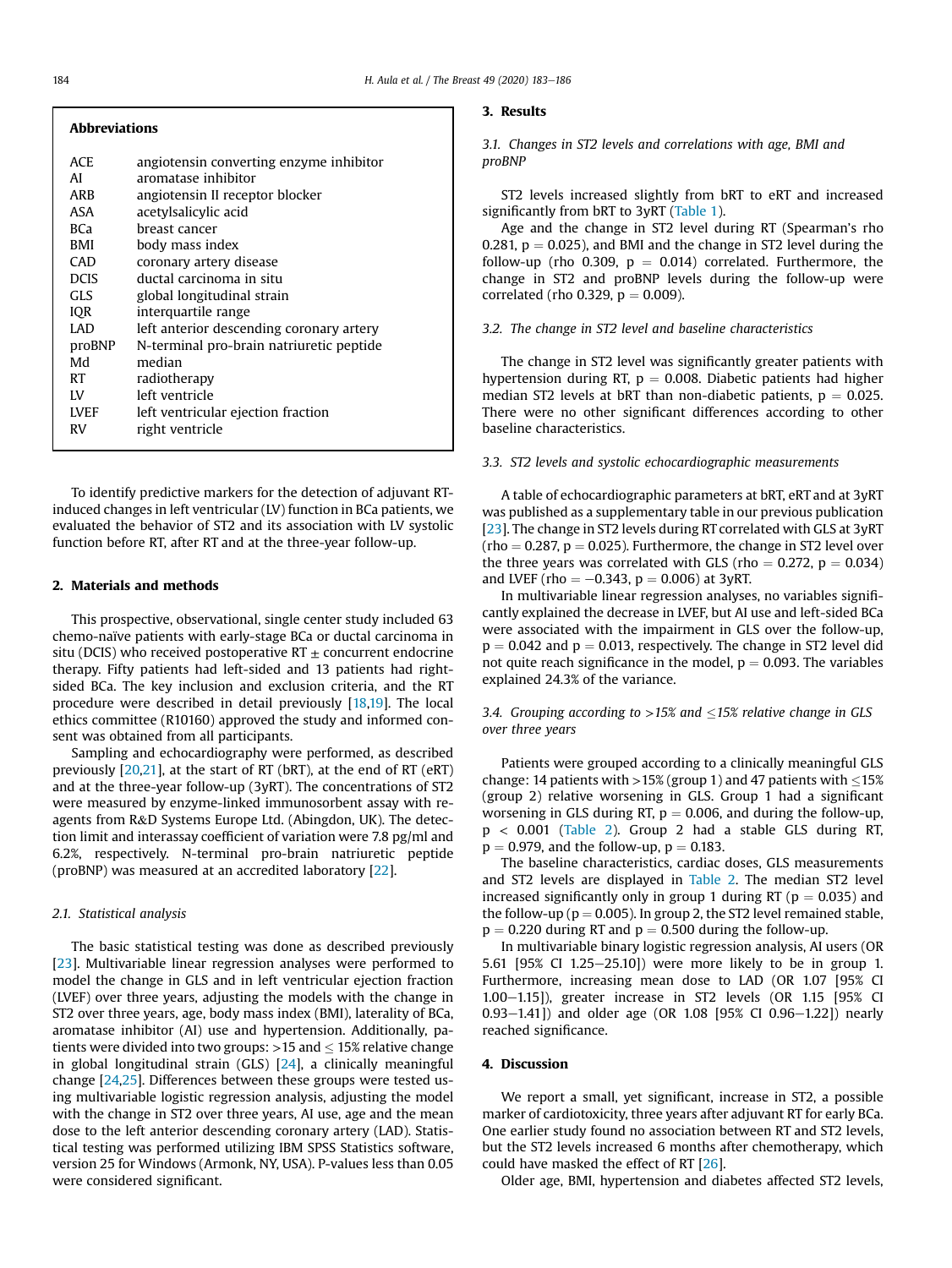#### <span id="page-2-0"></span>Table 1 ST2 levels at the different time points for the entire study population ( $n = 63$ ).

|               | Baseline |                 | After RT<br>the contract of the contract of the contract of the contract of the contract of |                 | 3 years |                 |       |       |
|---------------|----------|-----------------|---------------------------------------------------------------------------------------------|-----------------|---------|-----------------|-------|-------|
|               | Md       | (IQR)           | Md                                                                                          | (IOR)           | Md      | (IQR)           |       |       |
| $ST2$ (ng/ml) | 17.9     | $(12.4 - 22.4)$ | 18.2                                                                                        | $(14.1 - 23.5)$ | 18.7    | $(15.8 - 24.2)$ | 0.075 | 0.018 |

RT, radiotherapy; Md, median; IQR, interquartile range;  $p^1$ , change from baseline to after RT;  $p^2$ , change from baseline to the three-year follow-up. Statistical significance is shown in bold ( $p < 0.05$ ).

Table 2

| Baseline characteristics, cardiac doses, GLS and ST2 levels compared according to the >15% (group 1) and ≤15% (group 2) relative change in GLS. |
|-------------------------------------------------------------------------------------------------------------------------------------------------|
|-------------------------------------------------------------------------------------------------------------------------------------------------|

|                                          | Group 1 $(n = 14)$ |                  | Group 2 $(n=47)$ |                  | p       |
|------------------------------------------|--------------------|------------------|------------------|------------------|---------|
| <b>Baseline characteristics</b>          |                    |                  |                  |                  |         |
| Age, Md (IQR)                            | 67.0               | $(59.0 - 73.5)$  | 64.0             | $(58.0 - 66.0)$  | 0.049   |
| BMI, Md (IQR)                            | 28.8               | $(24.8 - 30.7)$  | 25.8             | $(23.9 - 27.7)$  | 0.081   |
| Left-sided BC, $n$ $(\%)$                | 14                 | (100.0)          | 35               | (74.5)           | 0.052   |
| AI, $n$ $(\%)$                           | 9                  | (64.3)           | 11               | (23.4)           | 0.008   |
| Tam, $n$ $(\%)$                          | 0                  | (0.0)            | 6                | (12.8)           | 0.321   |
| Hypertension, $n$ $(\%)$                 | 5                  | (35.7)           | 18               | (38.3)           | 1.000   |
| ACE, $n$ $(\%)$                          | 3                  | (21.4)           | 13               | (27.7)           | 0.742   |
| Beta-blockers, n (%)                     | 4                  | (28.6)           | $\overline{7}$   | (14.9)           | 0.256   |
| ASA, n (%)                               | 1                  | (7.1)            | 4                | (8.5)            | 1.000   |
| Statins, n (%)                           | $\overline{2}$     | (14.3)           | 10               | (21.3)           | 0.715   |
| CAD, $n$ $(\%)$                          | $\mathbf{1}$       | (7.1)            | 2                | (4.3)            | 0.549   |
| Diabetes, $n$ (%), $n = 14$ and 44       | 1                  | (7.1)            | 3                | (6.8)            | 1.000   |
| Smoking, n (%)                           | 1                  | (7.1)            | 5                | (10.6)           | 1.000   |
| Hypothyreosis, n (%)                     | 4                  | (28.6)           | 6                | (12.8)           | 0.245   |
| Radiation doses to the heart             |                    |                  |                  |                  |         |
| Dmean heart $>2$ Gy, n $(\%)$            | 11                 | (78.6)           | 23               | (48.9)           | 0.068   |
| Dmean heart (Gy); Md (IQR)               | 3.4                | $(2.0 - 4.0)$    | 1.9              | $(1.0 - 3.8)$    | 0.082   |
| V20 Gy to heart $(\%)$ ; Md $(IQR)$      | 4.6                | $(1.5 - 5.3)$    | 1.4              | $(0-4.5)$        | 0.052   |
| Dmean LV (Gy); Md (IQR)                  | 4.6                | $(3.0 - 5.6)$    | 2.7              | $(1.1 - 5.9)$    | 0.148   |
| V20 Gy to LV (%), Md (IQR)               | 6.8                | $(1.9 - 8.0)$    | 1.8              | $(0-8.4)$        | 0.150   |
| Dmean RV (Gy), Md (IQR)                  | 2.4                | $(1.7 - 3.0)$    | 1.5              | $(1.0 - 2.9)$    | 0.073   |
| Dmean LAD (Gy), Md (IQR)                 | 23.7               | $(10.5 - 28.9)$  | 9.4              | $(1.4 - 24.8)$   | 0.012   |
| V20 GY to LAD (%), Md (IQR)              | 50.3               | $(14.7 - 71.9)$  | 12.8             | $(0 - 55.0)$     | 0.015   |
| GLS at different time points             |                    |                  |                  |                  |         |
| GLS baseline (%), Md (IQR)               | $-20.0$            | $(-23.3 - 17.0)$ | $-17.0$          | $(-19.0 - 15.0)$ | 0.036   |
| GLS after RT (%), Md (IQR)               | $-16.5$            | $(-19.3 - 14.8)$ | $-17.0$          | $(-20.0 - 15.0)$ | 0.704   |
| GLS at 3 years (%), Md (IQR)             | $-14.0$            | $(-16.3 - 11.0)$ | $-18.0$          | $(-20.0 - 16.0)$ | < 0.001 |
| ST2 levels                               |                    |                  |                  |                  |         |
| ST2 baseline (ng/ml), Md (IQR)           | 17.8               | $(12.3 - 22.5)$  | 17.8             | $(12.3 - 22.0)$  | 0.803   |
| ST2 after RT (ng/ml), Md (IQR)           | 18.4               | $(15.6 - 22.6)$  | 17.7             | $(12.6 - 23.5)$  | 0.561   |
| ST2 at 3 years ( $ng/ml$ ), Md ( $IQR$ ) | 19.9               | $(16.0 - 25.1)$  | 18.0             | $(15.5 - 22.4)$  | 0.383   |

GLS, global longitudinal strain; RT, radiotherapy; Md, median; IQR, interquartile range; BMI, body mass index; BC, breast cancer; AI, aromatase inhibitor; ACE, angiotensin converting enzyme inhibitor; ARB, angiotensin II receptor blocker; ASA, low dose acetylsalicylic acid; CAD, coronary artery disease; Diabetes, use of diabetes medication; Dmean; mean dose to the structure; V20, the percentage of volume of the structure receiving 20 Gy; LV, left ventricle; RV, right ventricle; LAD, left anterior descending coronary artery; p, p-value from the Mann-Whitney U test. Statistical significance is shown in bold ( $p < 0.05$ ).

possibly indicating that patients with underlying cardiac risk factors are at a greater risk for cardiotoxicity. These associations have been reported previously [\[16,27,28](#page-3-0)].

## 4.1. ST2 levels and changes in LV systolic function

The increase in the ST2 level during RT was associated with a higher, thus worse, GLS at the three-year follow-up. Additionally, the three-year change in the ST2 level correlated with a worsening in GLS and LVEF, both known prognostic factors for cardiovascular death [\[29\]](#page-3-0). The association between worsening GLS and increasing ST2 levels has been reported previously in patients with cardiac conditions [[30](#page-3-0),[31](#page-3-0)]. In multivariable analysis, the worsening in GLS was predicted by AI use and left-sided BCa, an association we have reported previously [[19,21\]](#page-3-0). The change in ST2 level was only suggestive in association with worsening GLS.

A significant increase in ST2 level was found in patients with a >15% relative worsening in GLS. In the multivariable analysis, only AI use significantly predicted the worsening of GLS. The associations between age, LAD radiation dose and the change in ST2 level during the follow-up and the change in GLS were hypothesis generating.

## 4.2. Limitations

The small sample size is a limitation of our study. Furthermore, the changes in LV systolic function and ST2 levels were subclinical and a longer follow-up is needed to determine whether these changes translate into clinically relevant cardiovascular risk.

## 5. Conclusion

We observed a small but significant increase in ST2 levels during adjuvant RT  $\pm$  endocrine therapy for BCa and during the three-year follow-up. The increase was apparent in patients with a  $>15\%$ worsening in GLS, which was also associated with AI use and higher radiation dose to the LAD. As it takes years for RT-induced heart disease to manifest, longer follow-up and larger prospective clinical